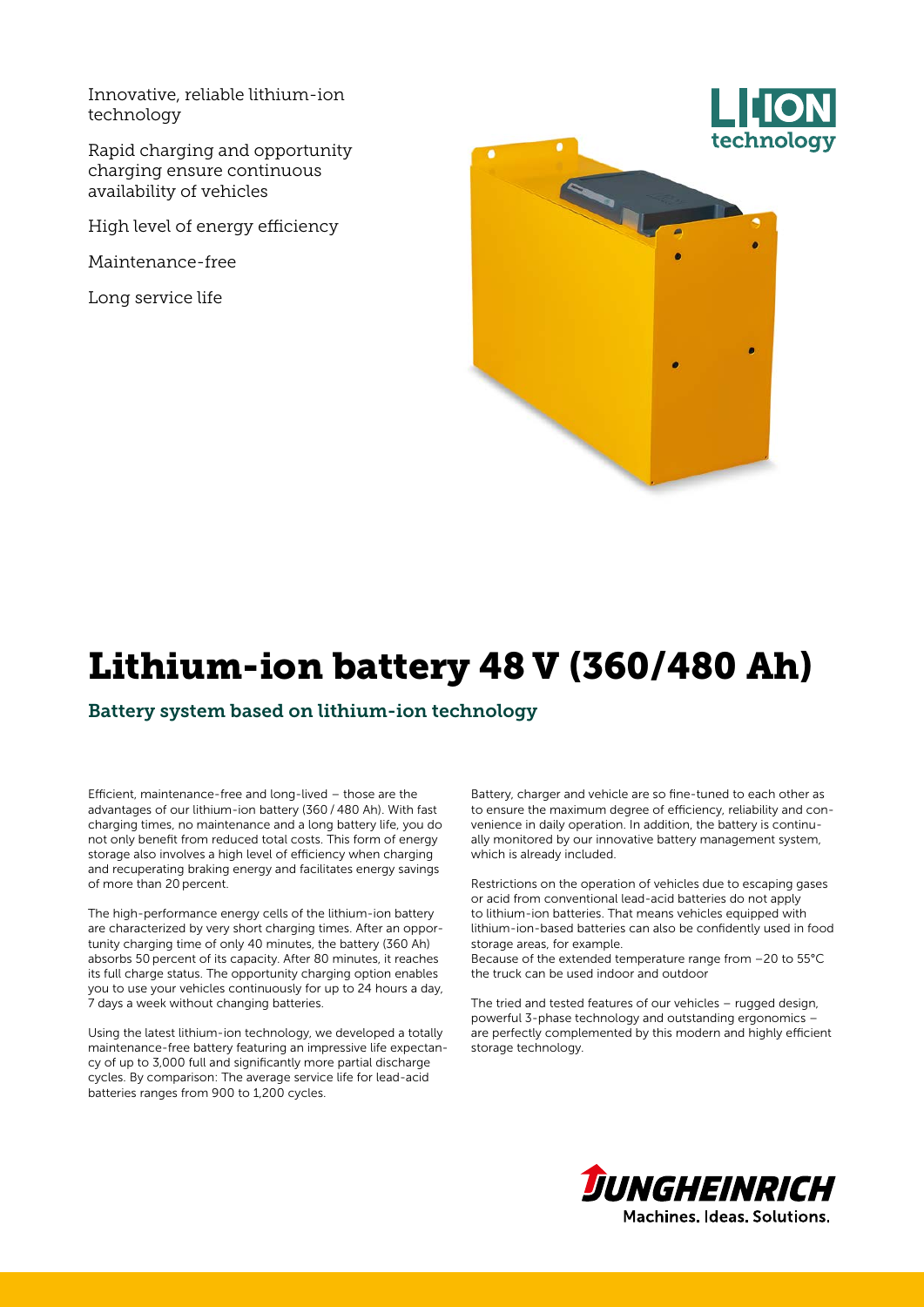# Technical specifications

|                       |                                                      | Reach trucks                                                                                                                                         |                                     | Tow tractors / Electric counterbalance trucks |                                  |                                                                                              |                                                                                                          |
|-----------------------|------------------------------------------------------|------------------------------------------------------------------------------------------------------------------------------------------------------|-------------------------------------|-----------------------------------------------|----------------------------------|----------------------------------------------------------------------------------------------|----------------------------------------------------------------------------------------------------------|
|                       |                                                      | Size MH                                                                                                                                              | Size LH                             | Size S                                        | Size SB                          | Size MB                                                                                      | Size LB                                                                                                  |
| <b>Technical Data</b> | Nominal capacity                                     | 360 or 480 Ah                                                                                                                                        |                                     |                                               |                                  |                                                                                              |                                                                                                          |
|                       | Nominal voltage of battery                           | 18,432 or 24,576 Wh                                                                                                                                  |                                     |                                               |                                  |                                                                                              |                                                                                                          |
|                       | Nominal voltage of truck                             | 51.2 V                                                                                                                                               |                                     |                                               |                                  |                                                                                              |                                                                                                          |
|                       | Nominal energy content                               | 48 V                                                                                                                                                 |                                     |                                               |                                  |                                                                                              |                                                                                                          |
|                       | Cell chemistry                                       | Lithium/iron phosphate                                                                                                                               |                                     |                                               |                                  |                                                                                              |                                                                                                          |
|                       | Operating temperature <sup>1), 2)</sup>              | $-20^{\circ}$ C to 55 $^{\circ}$ C                                                                                                                   |                                     |                                               |                                  |                                                                                              |                                                                                                          |
|                       | Operating temperature<br>for charging <sup>2)</sup>  | 0°C to 55°C                                                                                                                                          |                                     |                                               |                                  |                                                                                              |                                                                                                          |
|                       | Protection rating / impact                           | IP54 / same as truck control system                                                                                                                  |                                     |                                               |                                  |                                                                                              |                                                                                                          |
|                       | Weight<br>(incl. Additional weight)                  | 1,005 kg                                                                                                                                             | 1,210 kg                            | 375 kg                                        | 708 kg                           | 856 kg                                                                                       | 1,013 kg                                                                                                 |
|                       | Dimensions in mm                                     |                                                                                                                                                      | 1,220 x 352 x 784 1,220 x 424 x 784 | 816 x 414 x 618                               | 830 x 522 x 627                  | 830 x 630 x 627                                                                              | 830 x 738 x 627                                                                                          |
| Charge                | Charge status display                                | in the truck display and while charging on the charger                                                                                               |                                     |                                               |                                  |                                                                                              |                                                                                                          |
|                       | Charge time with extemal<br>charger SLH090i 48 / 300 | 80 min or 90 min                                                                                                                                     |                                     |                                               |                                  |                                                                                              |                                                                                                          |
|                       | Opportunity charging<br>extemal charger              | 50 % of nominal capacity after 30 min or 40 min                                                                                                      |                                     |                                               |                                  |                                                                                              |                                                                                                          |
|                       | Charge time with extemal<br>charger SLH090i 48 / 150 | 160 min or 180 min                                                                                                                                   |                                     |                                               |                                  |                                                                                              |                                                                                                          |
|                       | Opportunity charging<br>extemal charger              | 50 % of nominal capacity after 60 min or 80 min                                                                                                      |                                     |                                               |                                  |                                                                                              |                                                                                                          |
| <b>Trucks</b>         | Available for (among others)                         | <b>ETV 214</b><br><b>ETV 216</b><br><b>ETV 318</b><br><b>ETV 320</b><br><b>ETV 325</b><br><b>ETV 335</b><br>ETV C16<br>ETV C20<br>ETV Q20<br>ETV Q25 |                                     | <b>EZS 570</b>                                | <b>EFG 213</b><br><b>EFG 215</b> | <b>EFG 216k</b><br><b>EFG 218k</b><br><b>EFG 316k</b><br><b>EFG 318k</b><br><b>EZS 570XL</b> | <b>EFG 216</b><br><b>EFG 218</b><br><b>EFG 220</b><br><b>EFG 316</b><br><b>EFG 318</b><br><b>EFG 320</b> |

<sup>1)</sup> Different temperatures may affect battery performance.<br><sup>2)</sup> In terms of battery temperatures.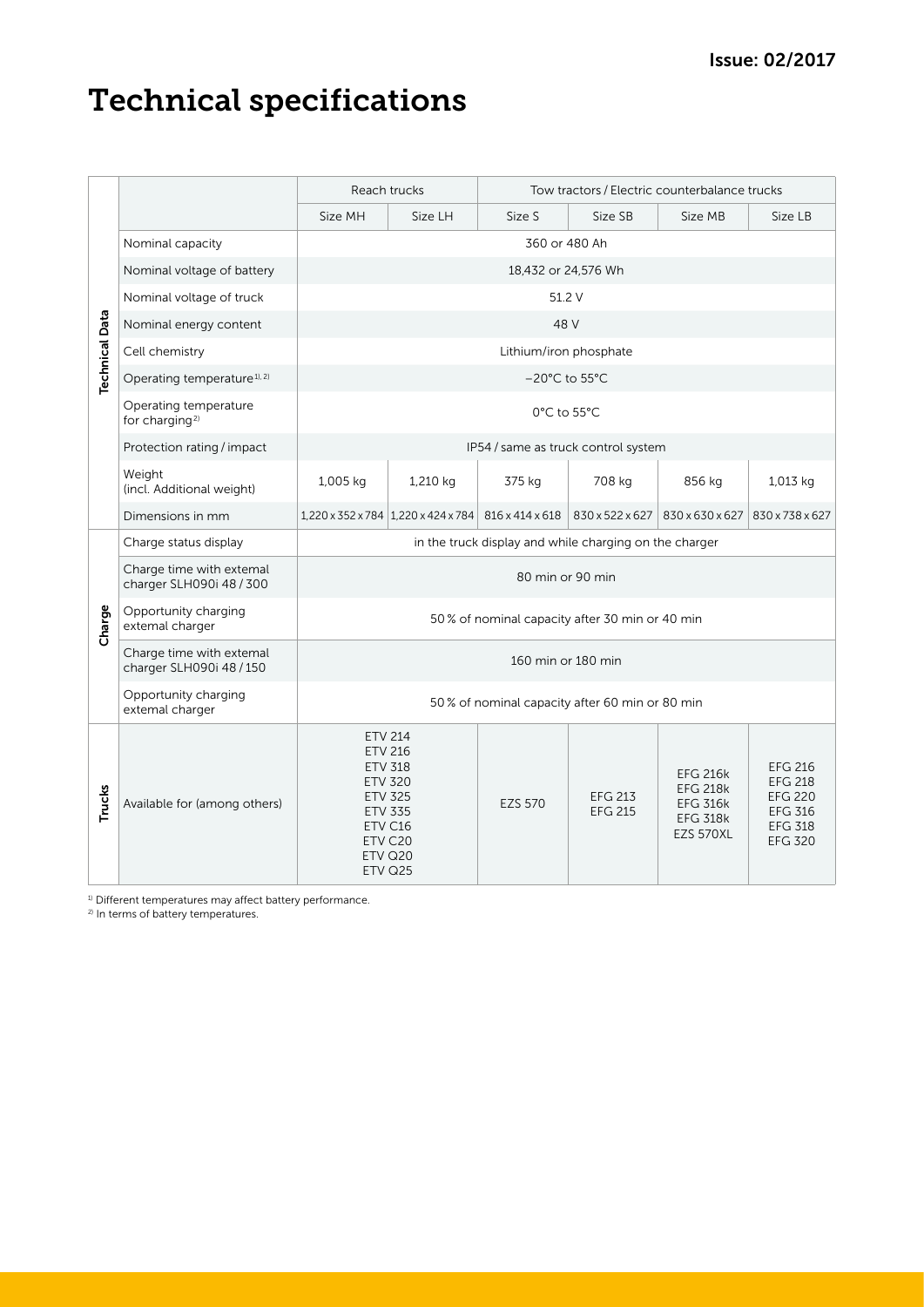# Benefit from the advantages

### Long operating times

May be used continuously in economical multi-shift operation:

- Unrestricted opportunity and quick charging capacity.
- No more battery changing necessary.
- Available in combination with charger SLH 090i 48 V 300 A or 150 A.

# Optimised charging processes with high-frequency charger

Extremely short charging times guarantee high level of vehicle availability and great flexibility for day-to-day warehouse tasks:

- 50 percent battery capacity is reached after only 40 minutes of charging time, so that breaks and downtimes can be used for charging.
- Full charge is reached after only 80 minutes with SLH 090i 48 V 300 A.
- The charging can be interrupted at any time with no adverse effects.
- Convenient charging with the comfort charging plug is possible at any time.

Typical charge and discharge history:

### No battery maintenance

The lithium-ion battery is absolutely maintenance-free and does not emit gas. That largely eliminates the costs of battery upkeep, maintenance and infrastructure:

- No need to add water.
- No need for special charging areas with ventilation.
- No unpleasant odours from gases or acidification.
- No expensive battery changing systems with their heavy drain on time and human resources.
- The enclosed design (IP54) makes the battery insensitive to outside influences.

### Integrated Battery ManagementSystem (BMS)

The Jungheinrich BMS continually monitors energy management and ensures reliable operation:

• Current charge state appears in the vehicle's display (SOC) including visualisation of recuperation (energetic recovery system).

### High level of energy efficiency

The increased efficiency in comparison to conventional technologies significantly reduces energy costs:

- Fast and efficient charging due to communication between battery and charger
- Even under extreme power requirements such as full-load operation, the full energy of the battery is available (no voltage drop as in lead-acid batteries).
- High electrochemical efficiency level for charging and for discharging/driving/lifting.
- Battery, vehicle and charger are perfectly fine-tuned to each other to save electrical energy and reduce  $CO<sub>2</sub>$ output.